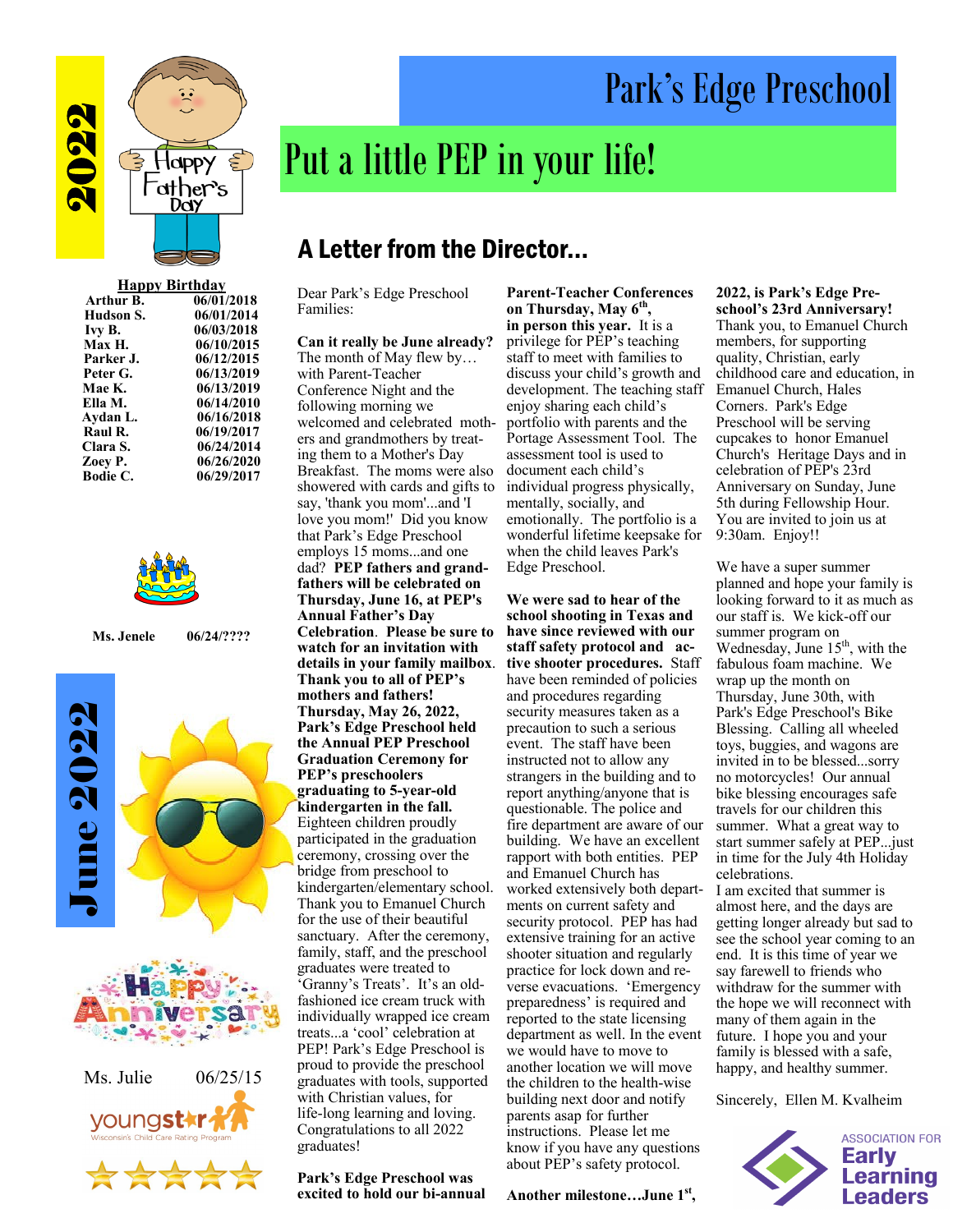Happy Summer! If you haven't looked at your child's extra clothes, please do so. We would like a sun hat, light weight jacket here for our walks. If your child is 6 months old or older P.E.P provides sunscreen, or you can if you wish just fill out a medical form. Pierce has mastered scooting around the room. Claire is grabbing at the toy bar. Lily has mastered sitting up by herself. Carter is working on

## **Love Bugs**

sitting up by himself with support. Ella is starting to scoot forward to the toys.

Mathilda is taking steps. Henry G. has master rolling from back to stomach. Our Child of the Month Emily is getting up on all 4's, always has big smiles and likes to be silly and blow raspberries. We are proud of all of them. We hope everyone liked their Mother's Day presents we had so much fun making them with the

children. We are already hard at work making our Father's Day presents and can't wait to give them out.

Be on the look out for Father's Day sign up sheet for the fun celebration here at P.E.P. For June we would like to know "What is your family looking forward to doing this summer?" Have a great start to summer!

Ms. Nicole & Ms. Terri





**Time is flying by. Time to embrace a new season as summer is approaching. Our favorite activity from last month was enjoying coming together for Mother's Day breakfast. We enjoyed catching bubbles outside and exploring more things outside. We look forward to Father's Day afternoon adventures, summer activities and water play. Cannot wait. All the children are growing** 

**so fast. Our Child of the Month will be Henry. Henry just turned one at the end of May. He says mama, dada, ball, likes to pull himself up holding the shelves. Henry claps and bounces to music. Walter talks in complete 2-to-3-word sentences, Leo looks at buses every morning and enjoys the playground, Lucas loves playing on playground, going on climber, Quinn claps,** 

**dances and can identify a lot of body parts, Molly cleans the** 

Beautiful Butterflies

**classroom and puts toys away, Madison is crawling all around the room, and Kaia likes art time and says 'more' during meal time. We are proud of all of them. As a reminder, please continue to send proper summer clothing and swim diapers for water play days. Have a blessed June!**

**Ms. Julie & Ms. Autumn**

 Wow, we can't believe summer is already here!. All our Dragonflies are in for a fun treat this summer. We will have an ice cream truck that comes every Thursday and we plan to have a lot of water days as well.

We learned so much in May. The children enjoyed learning about all things farm. We made a barn, read animal books and made all the animal sounds and movements.

#### Darling Dragonflies

We have a lot so any activities to look forward to this month. We will be talking about the Bibe, dads, tools and robots! We can't wait for our dad's to see their surprise this month.

Finn will be our Child of the Month. Finn loves to play with the big bus and fire trucks. He likes to build with the blocks, slide down the slide, listen to flannel board stories and loves when we

sing. We love looking at his pictures.

We will be sending home a tree for families to decorate and write your favorite family summer activity. Please have a swim diaper and swimsuit here for the water days. Watch for pictures! It will be an exciting time in our room filled with summer adventures.

Stay safe and Have Fun! Ms. Jennifer & Ms. Emily H.

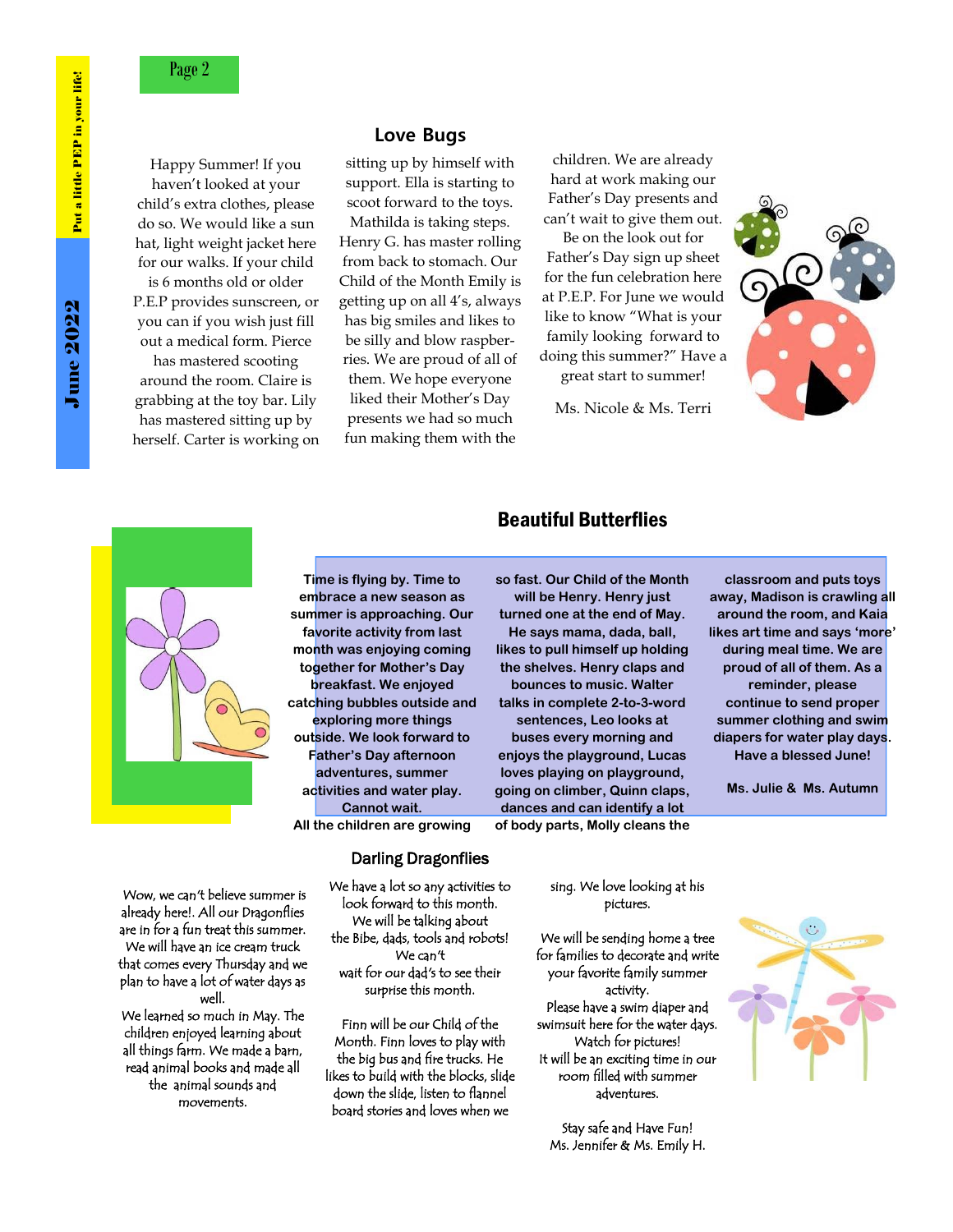

Summer is coming in hot this year; we have had a great start of warmer weather this year! We have already had a few gorgeous days in the warmth.

Please check extra clothes bins for summer gear and take home any winter gear you may still have here. We will also be having water days soon on hotter days, so please bring a swimsuit, swim diaper and

## Busy Bees

towel for these fun days in the sun.

We enjoyed making our Mother's Day gifts and learning about farms and seeds. We have been working on cleaning up toys when they are spilled out. We are working on taking turns with our friends. We cannot wait to start to work on our Father's Day gifts and celebrate dads. We will learn about all the various

kinds of tools and favorite bible stories.

**Our Child of the Month is** Roman. Roman enjoys **running** outside, stomping like a dinosaur and being a helper. We look forward to seeing his pictures. We will be sending home a sun to decorate this month so we can create a summer gate. Have a great June! Ms. Emily & The Busy Bees

**We cannot believe that summer is finally here. Before we get too excited let's explore what we did in May. We learned about our amazing Mother's Day, farm life and everything that can grow and live there. We utilized the library more both for group time and for individual reading. We had the opportunity to ride bikes in the morning.** 

**We are proud of the progress our Sunshine Friends are making with potty training. For June, our classroom is going to work on building their teamwork abilities. We will put this to great use with clean up, games and** 

## Sunshine Room

**activities throughout the summer,** 

**The themes for the month of June include construction, our amazing dad's, robots and tool time. The team work skills will come in handy for robot week as we will work together to create a variety of robots using boxes.** 

**We have a lot of in-house field trips and water play days, please watch for details and information posted in the classroom and through the app. It would be helpful if the children could have a swimsuit and towel left here for impromptu swim** 

**days, we would really appreciate it.** 

**We will be sending home a white sun print to decorate and include your families favorite activities to do in the summer. We look forward to reading and seeing the sun designs from you all.** 

**We look forward to all the phenomenal activities we will be doing for the month of June.** 

 **Ms. Julie A & Sunshine Friends**





Summer is just around the corner, HOORAY! I hope everyone is enjoying the pre-summer weather. We have been spending a lot of time outdoors and enjoying it. We had a great month of learning this past month. During the week of tiny seeds produces a mighty harvest, we learned about various kinds of seeds, how they grow and reproduce on good soil. We read the parable that Jesus talked about the seed and Sower in Matthew 13:3. The seed falling on good soil refers to someone

## **Fantastic Frogs**

who listens to God word and obeys it, will produce a plentiful harvest in their lives. Everyday we talk about how important it is to be kind, loving and gentle towards to each other. We learned about the different kinds of fruits of vegetables that grow under the ground and on the trees.

This month our themes will include 'A Journey through the Bible,' 'Dad My Superhero,' 'Tool Time,' and 'All Geared Up for Summer.' We are looking

forward to celebrating all the amazing Dads. The children will be working hard to make

extraordinary gifts for Dad. We will be learning some of the children's favorite Bible stories,

such as Jonah and the Great Fish and Noah's Ark. We will kick off this summer with plenty of

summer fun outdoors and remind you to bring a swimsuit

towel for their cubbies For June we would also like if the children could bring in a bible so see the diverse types there are.

Have a Blessed June,

Ms. Sandra & Ms. Mariah

Fantastic Frog Friends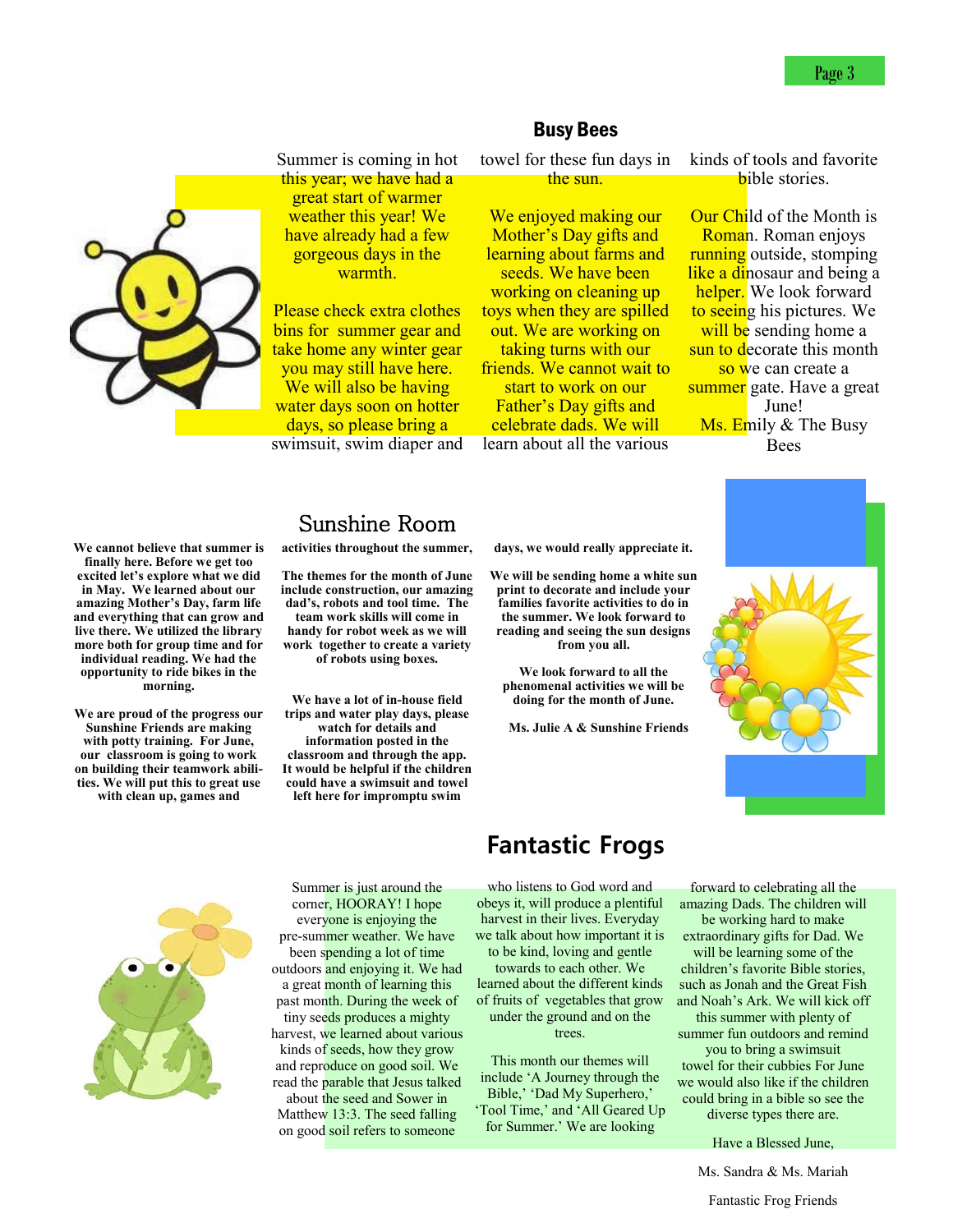Put a little PEP in your life! Put a little PEP in your life!





10627 W. Forest Home Ave Hales Corners, WI 53130 Phone: (414) 427-9561 Fax: (414) 427-1220 Email: Ellen@parksedgepreschool.com CC: Kristin@parksedgepreschool.com **Policy Reminder:** Policy Reminder:





Shining Stars

Summertime is here! The best time of the year. We have amazing field trips, and we get to ride on the BUS! Woohoo! We get to spend a lot of time outside, in the beautiful weather, with that said we recommend bringing a water bottle (labeled) for the week and take it home on Friday's when you take home your child's blanket. We also would like to see a sweatshirt here for those chilly mornings.

We celebrated our Preschool Graduation on May  $26<sup>th</sup>$  for all our friends going into 5K, we are so proud of all of you! We hope everyone enjoyed the ceremony. Seeing how much these children have grown is a wonderful feeling.

For the summer you will see our 'Family Engagement' activities on our lesson plans posted both in the classroom and at the landing. As we move forward through summer, please restock clothing and add a swimsuit and towel to your child's cubby. Be sure to check in throughout the summer to be sure that all field trip forms are filled out.

We wish you a great, safe and fun summer!

Ms. Melinda & Ms. Jacinda Shining Stars

**Due to the safety concern for all involved, flip flops are NOT allowed at Park's Edge Preschool. We require sandals with straps around the ankle or tennis shoes.**

**Please make sure to bring in a labeled swim suit (or swimming diaper) and towel for your child to leave here throughout the summer. This will allow us to take advantage of hot days with water play.** 

Slithering Snakes

#### Why did the cow go to the movie theater? He wanted to see a "MOOvie!" -Aaron

Knock, Knock! Who's There? Doctor. Doctor who? You saw that show too? - Henry

Now those are funny! Can you believe we are finally here? Summer vacation, here we come. We will be kicking the summer off right with foam machine and park field trips. We are also looking forward to exploring all

the different parks all around here. The parks are sure to offer new experiences for us all. As we do every summer, we ask that you please make sure all paperwork is turned in. We also appreciate that you check in daily with teachers to fill out all appropriate field trip forms. Lastly, we will be taking advantage of those hot days so please try to make sure your child has an extra swimsuit and towel that's kept here in their locker. We have a lot of new and exciting activities planned along

with our classics this year. This is shaping up to be one incredible summer. We hope you are as excited as we are.

We are ready to get this adventure going!

Have a great June.

Ms. Jenele & Mr. Cody & The Slithering Snakes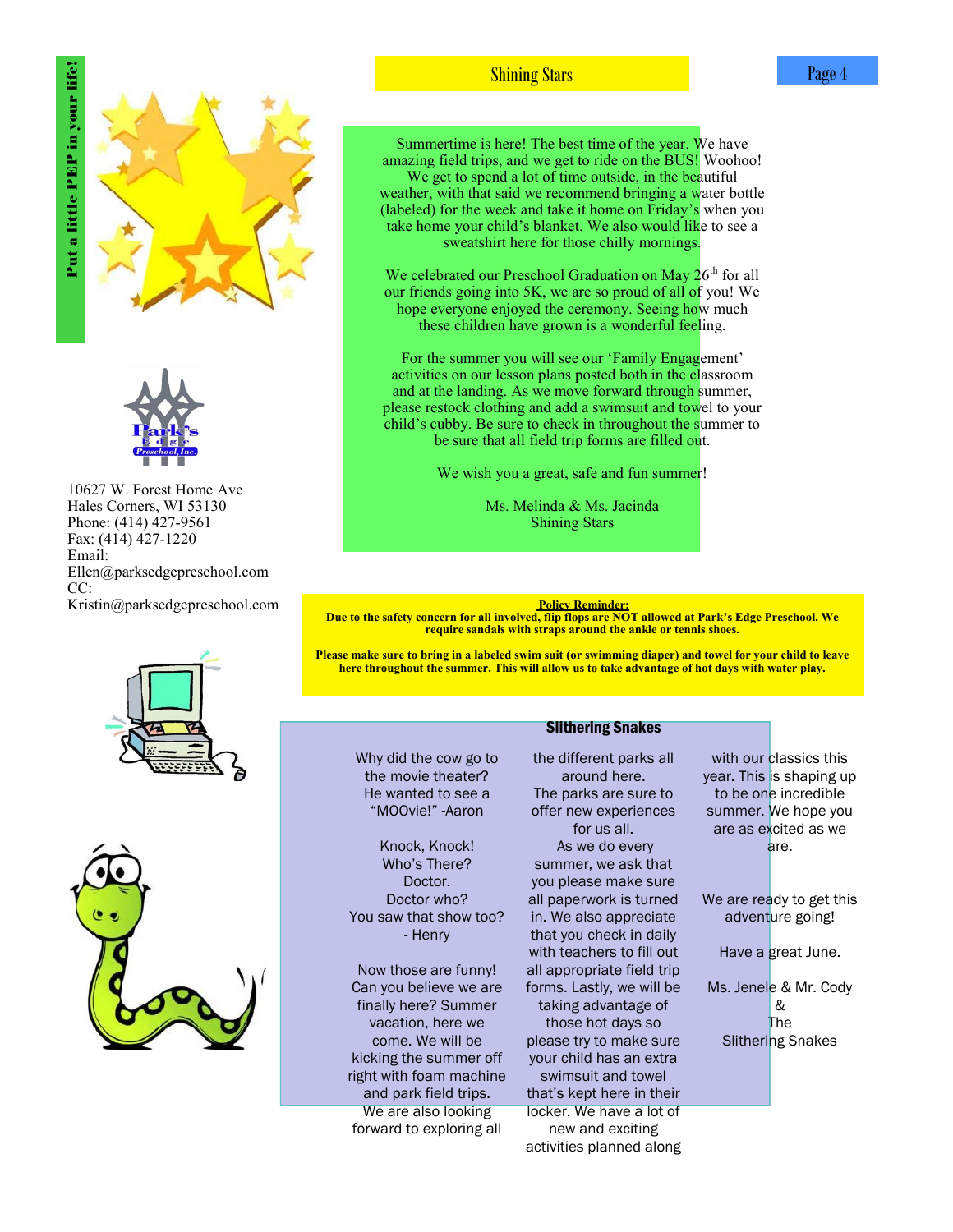



## **Important Dates:**

**Thursday, June 9th– Whitnall Last Day of School– 1/2 day of school—No K4**

**Sunday, June 12th- Park's Edge Celebrates Anniversary—Emanuel Church Service 9:00 a.m.** 

**Wednesday, June 15th– Foam Machine– Downstairs Classrooms– Swim Suits and Towels Needed** 

**Thursday, June 16th- Father's Day Surprises—P.E.P celebrates Dad's 4:00 p.m.—5:00 p.m.** 

**Tuesday, June 21st– Kulwicki Park—Stars, 8:30 a.m.—Snakes 11:30 a.m.** 

**Wednesday, June 29th– Konkel Park– Stars, 8:30 a.m.—Snakes 11:30 a.m.**

**Thursday, June 30th – Bike Blessing– All Classrooms bring in Bikes and Helmets—10:00 a.m.** 

**Monday, July 4th– Park's Edge Preschool Closed—Regular tuition applies**



**Thank you to all the families that ordered Scholastic books for the month of May. Your orders help us continue to add to our wonderful library collection.** 

**Just because the book orders will stop for summer, it doesn't mean the reading has to! Make sure to take advantage of the beautiful weather and read outside!** 

**Thank You,**

**Ms. Sandra**

# NAC Nook

**Park's Edge Preschool's Workplace Culture Roll-out continues with PEP staff articulating the '5 Core Values' at Park's Edge Preschool's most recent staff meeting. Here's a sampling of each core value:** 

**1. Children First--Keep children safe, clean, fed, changed, and engaged with child-initiated activities.** 

**2. Professionalism--Be respectful of children, families, co-workers, and yourself. 3. Teamwork--Staff role model to the children teamwork by working together to get the job done.** 

**4. Positivity--Try to keep a Positive Mental Attitude (PMA) while working with adults and children.** 

**5. Commitment--Be excited to be here! Throughout the year the staff will be engaged in different activities reinforcing PEP's 5 core values. Stay tuned…**